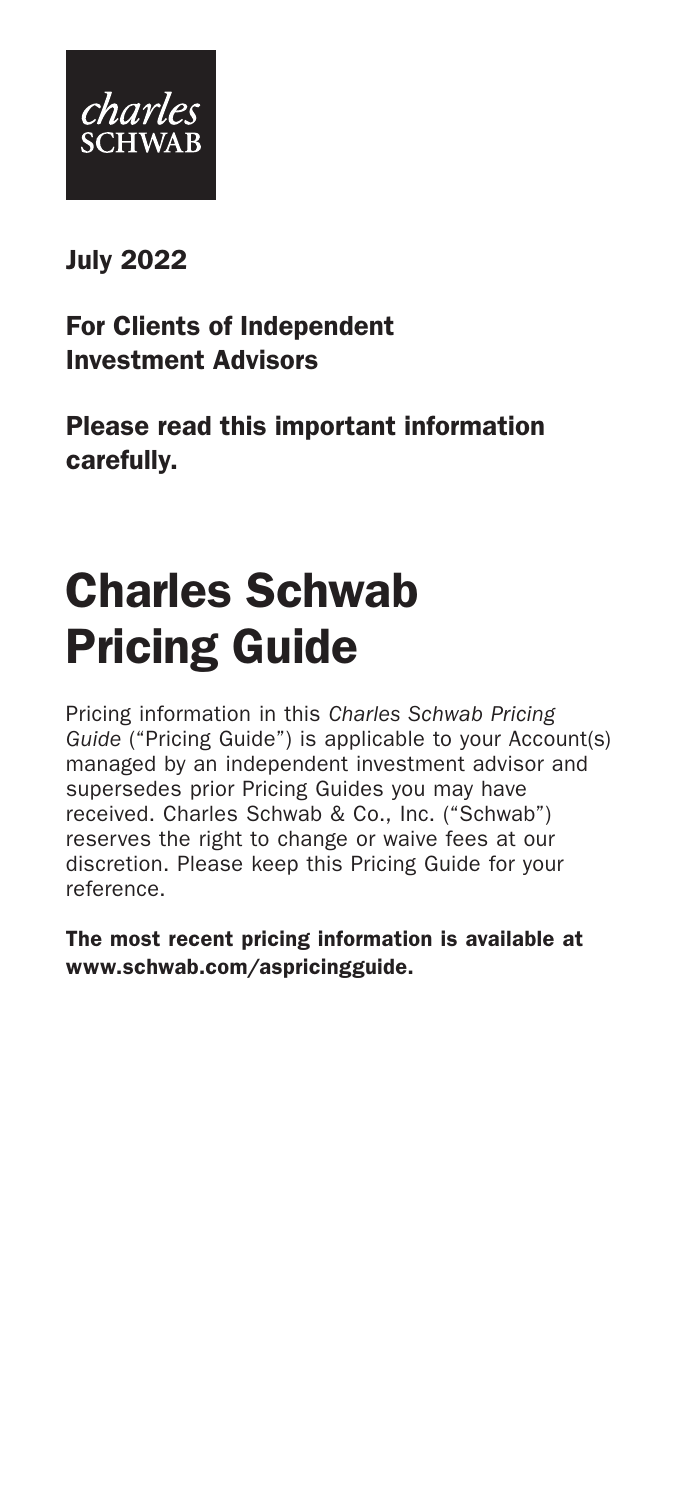# **Contents**

| Commissions, Transaction Fees,                     |
|----------------------------------------------------|
| U.S. Exchange-Listed Securities per                |
|                                                    |
|                                                    |
|                                                    |
| Service Fees 11                                    |
| Accounts of Your Household Explanation 13          |
| <b>Schwab Sales</b><br>Compensation Disclosure  14 |
|                                                    |

# Introduction

Schwab provides a broad range of value-added services, some of which have associated fees. This document provides you with an overview of standard pricing for commissions, transaction fees, and key account and service fees for:

- Accounts (including international accounts) that are managed by an independent investment advisor ("advisor") pursuant to a direct contractual relationship between you and the advisor.
- Accounts that are invested in Windhaven®, ThomasPartners®, or Wasmer Schroeder™ strategies managed by Schwab affiliate Charles Schwab Investment Management, Inc. ("CSIM") pursuant to a direct contractual relationship between you and CSIM.

The fees in this Pricing Guide are applicable to all account types listed above, unless otherwise stated.

Throughout this Pricing Guide, notations are marked with a number and can be found in the Endnotes section at the end of the Pricing Guide.

Corporate Executive Services and Stock Plan Services have pricing that can differ from the pricing contained in this Pricing Guide.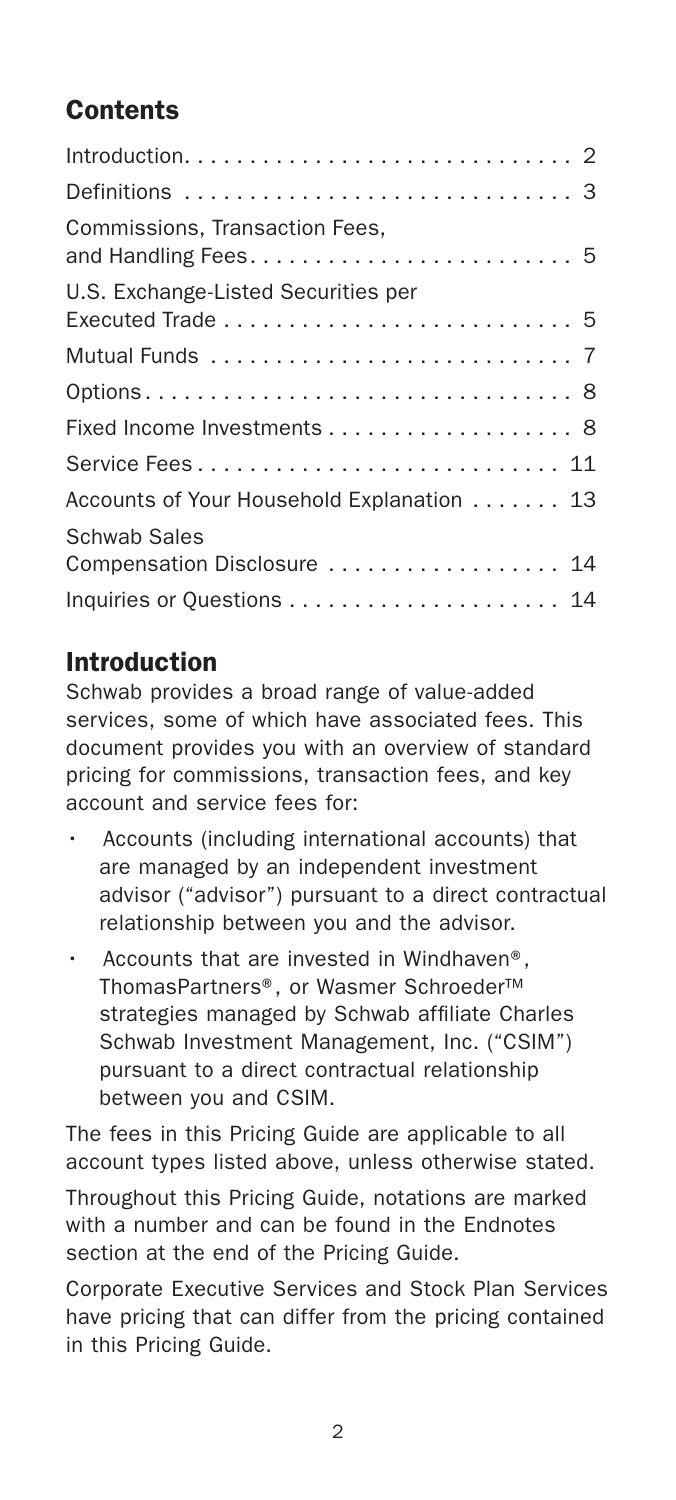# Definitions

Electronic Trades—Trades placed through one of our electronic channels, including online (e.g., www.schwaballiance.com or

www.schwabadvisorcenter.com), Schwab Mobile, and automated phone services (e.g., Schwab by Phone™ or TeleBroker®). Certain securities may not be available through all electronic trading channels.

How Schwab determines account and household service fees and commissions is based, in part, on calculations that consider your Household Balance and activities.

Household Balance—Defined as the total combined value, over a given period of time, of the Accounts of Your Household, including margin balances and other outstanding debit balances like mortgages and home equity lines of credit (HELOCs). In order to determine if you qualify for any fee waivers, Schwab will add up your daily Household Balances for the applicable time period and then divide this total by the number of days in the period. For more details on how we determine Accounts of Your Household, please see the section entitled "Accounts of Your Household Explanation."

There are two standard types of pricing: (1) Basic Pricing and (2) Alternative Pricing. Both are described below. You can obtain more information about the pricing for your Account(s) by asking your advisor.

Each such advisor is referred to herein as your "Agent." Your Agent is not affiliated with, controlled by, or employed by Schwab.

Basic Pricing—Your Account(s) will have Basic Pricing unless your Agent has agreed with Schwab to Alternative Pricing or has otherwise requested Alternative Pricing where available.

Alternative Pricing—Pricing that has been agreed to by Schwab and your Agent or that is otherwise available to you upon your Agent's request.

Alternative Pricing rates are generally lower than the rates listed in the Basic Pricing schedules, but can be higher. In any case, Alternative Pricing rates will not exceed the highest Alternative Pricing rates listed in this document. Schwab reserves the right, but has no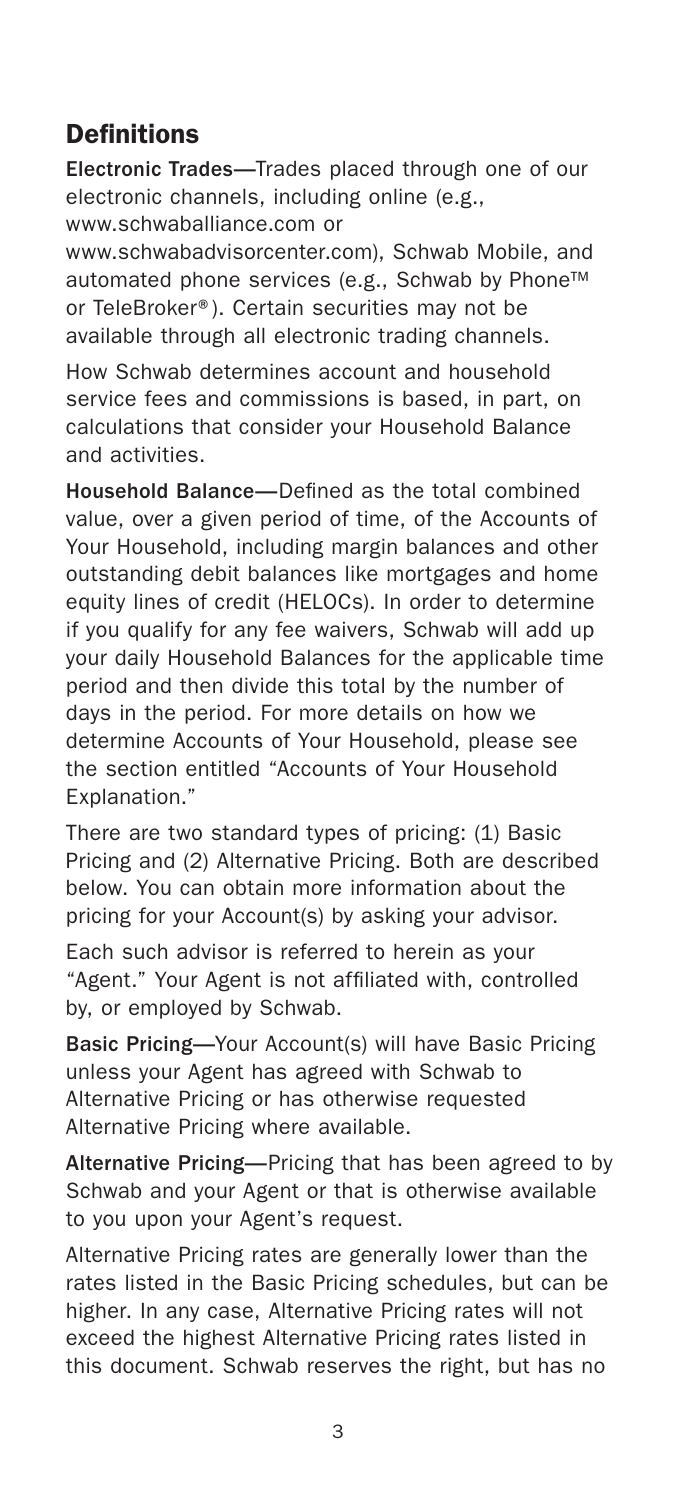obligation, to negotiate Alternative Pricing with your Agent.

The terms of Alternative Pricing can relate to any one or more of the following: commissions; account, transaction, and service fees that clients and/or advisors pay to Schwab; and/or credits, rebates, and cash payments that are made to clients and/or advisors.

The terms of Alternative Pricing that apply to you can be based upon the nature and scope of business that your advisor transacts with Schwab, including the current and expected future amount of your advisor's client assets that are custodied at Schwab, the types of securities in your advisor's client accounts, and/or the expected frequency of your advisor's trading. Alternative Pricing terms also consider research and other products and services that Schwab provides to your advisor and/or whether your advisor declines to pay service fees to Schwab, such as in cases where an advisor's aggregate client assets at Schwab do not meet a certain threshold. As a result, the commissions, fees, credits, rebates, and payments for your Account(s) held with your advisor can be higher or lower than those of other clients of your advisor and/or those of clients of other advisors. Schwab may change this pricing if the nature and scope of business that your advisor transacts with Schwab changes or does not reach agreed-upon levels or if your advisor declines to pay service fees to Schwab. In any of these cases, the pricing for your advisor's client accounts, including your Account(s), may increase to an amount determined by Schwab that will not exceed the highest Alternative Pricing rates listed in this document. Should such an increase in pricing occur, Schwab will notify your advisor, as your Agent, of the increase. Unless the increase exceeds the highest Alternative Pricing rates listed in this document, Schwab will not notify you directly.

Schwab may provide certain advisors, at no fee or at a discounted fee, with research, software, technology, information and consulting services, and other products and services that benefit the advisor but that may not necessarily benefit client Account(s). Schwab's provision of these products and services to the advisor may be based upon a commitment that

4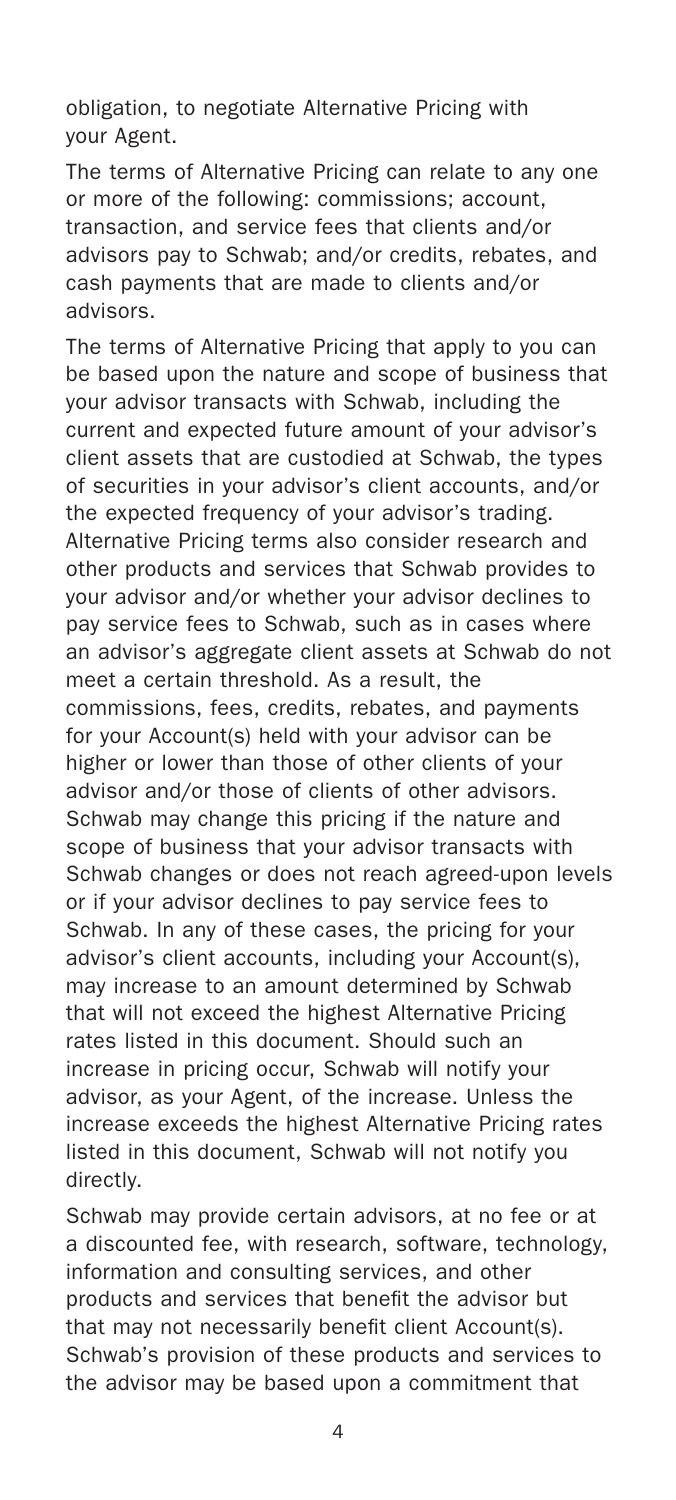the advisor makes to Schwab regarding the amount and type of assets that the advisor's clients place in their brokerage accounts at Schwab (i.e., custodying assets at Schwab) within a certain period of time. The advisor's decision to make such a commitment to Schwab, as well as the advisor's receipt of these products and services, may cause the advisor to recommend or require that clients maintain brokerage accounts at Schwab, and could also influence the advisor's recommendations or decisions about which investments to purchase or sell for client Account(s). If your advisor participates in this type of arrangement, this is a conflict of interest. If you have any questions, you should discuss them with your advisor.

# Commissions, Transaction Fees, and Handling Fees<sup>1</sup>

# U.S. Exchange-Listed Securities per Executed Trade\*

| <b>Flectronic Trades</b>      |  |
|-------------------------------|--|
| <b>Broker-Assisted Trades</b> |  |

\*Limited to National Market System (NMS) Equity Securities (excluding standardized options, which are subject to separate pricing).

Trades executed at Schwab requiring special handling, including, but not limited to, Delivery versus Payment (DVP) Trades, Early Settlement Trades, and Restricted Stock Trades, will be charged \$25 per executed trade.

Note: For Equity New Issues (Primary and Secondary Offerings), a selling concession is included in the offering price.

#### Transactions in Non-NMS Securities

#### U.S. Over-the-Counter (OTC) Securities Market per Executed Trade

| Electronic Trades             | \$6.95 commission                               |
|-------------------------------|-------------------------------------------------|
| <b>Broker-Assisted Trades</b> | \$31.95: electronic<br>commission<br>plus $$25$ |
|                               |                                                 |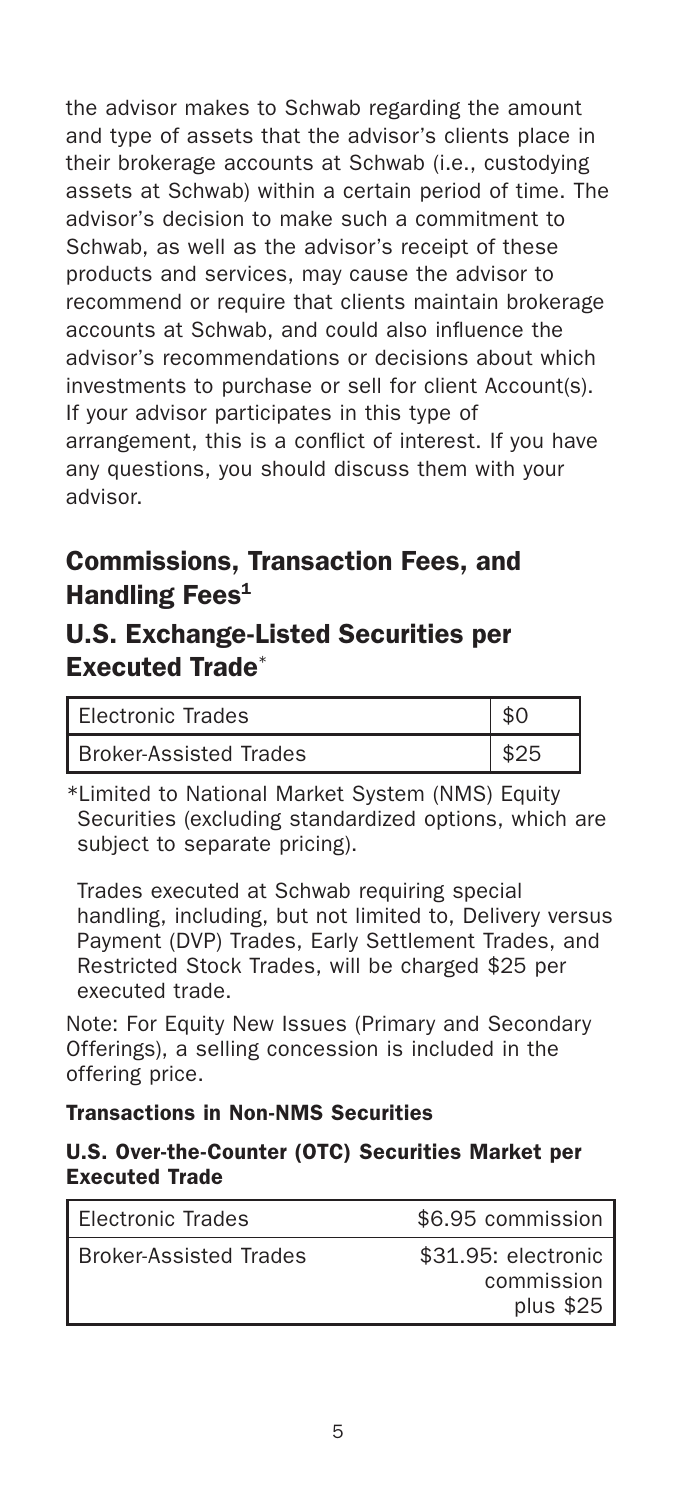#### Canadian Stock Transactions

| Electronic Trades |  |
|-------------------|--|
|                   |  |

Broker-Assisted Trades \$31.95: electronic

\$6.95 commission

commission plus \$25

#### Foreign Stock Transactions†

| Trades placed on the U.S. over-the-counter<br>(OTC) market |                                                       |
|------------------------------------------------------------|-------------------------------------------------------|
| <b>Flectronic Trades</b>                                   | \$50 foreign<br>transaction fee                       |
| <b>Broker-Assisted Trades</b>                              | \$75: electronic foreign<br>transaction fee plus \$25 |
|                                                            |                                                       |
| Trades placed directly on a foreign exchange               |                                                       |
| <b>Flectronic Trades</b>                                   | \$50 foreign<br>transaction fee                       |
|                                                            |                                                       |

†These fees apply to trades of foreign ordinary shares placed directly on a foreign exchange or on the U.S. over-the-counter (OTC) market.

Trades in non-NMS securities executed at Schwab requiring special handling, including, but not limited to, Early Settlement Trades and Restricted Stock Trades, will be charged \$25 per executed trade. Delivery versus Payment (DVP) trades will be charged the broker-assisted rate.

Non-U.S. ETFs are available for eligible non-U.S. residents as broker-assisted trades, subject to a \$50 transaction fee. For non-U.S. ETF orders, please contact your independent investment advisor, or call the Global Services team from inside the U.S. at 1-800-992-4685 and from outside the U.S. at +1-415-667-8400.

#### Stock Borrow Fees for Short Selling

For certain securities, if you have an open order or open short position in your Account, whether it is established through short selling, option exercise or assignment, account transfer, or otherwise, Schwab can charge a Stock Borrow Fee. The fee is calculated as the end of day short market value, multiplied by the quoted interest rate, divided by 360. This Stock Borrow Fee is subject to change on a daily basis and can be charged as long as you hold the open short position. The aggregate monthly Stock Borrow Fee will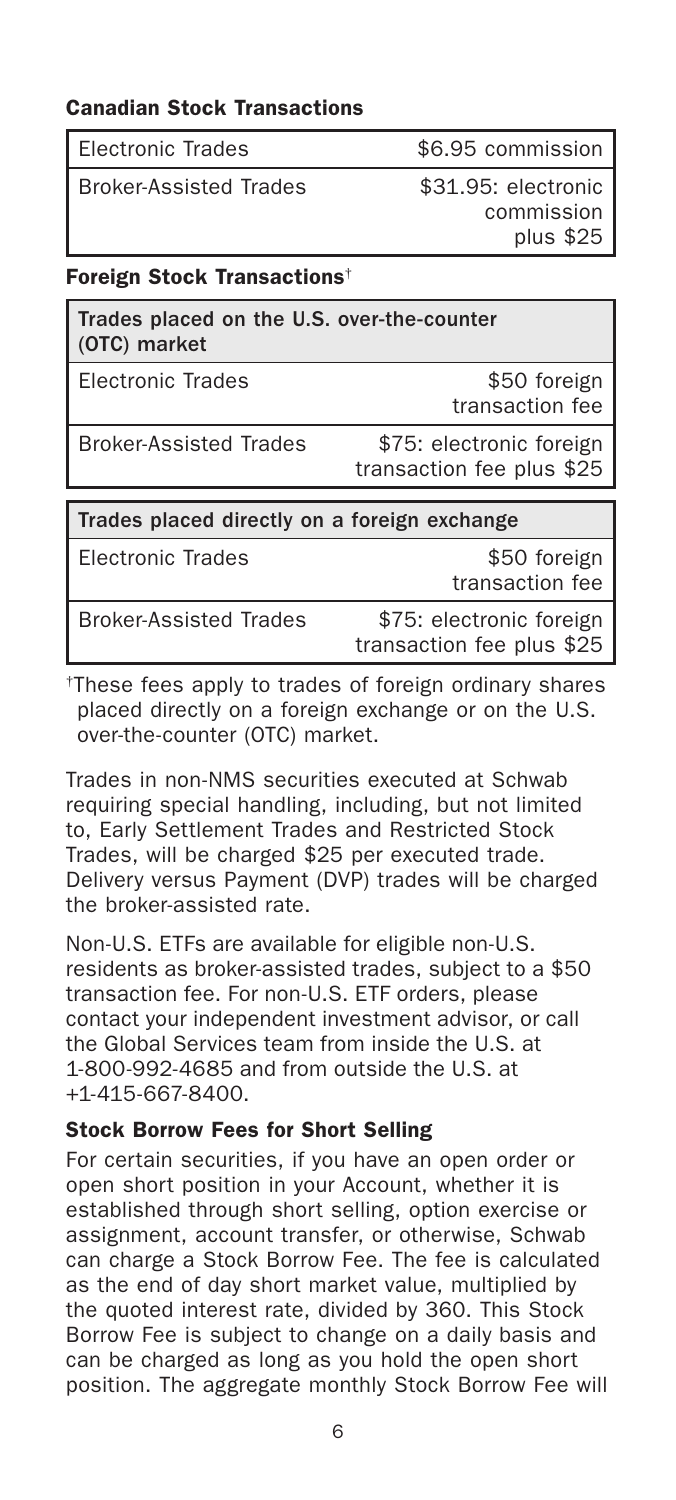appear on your account statement. The interest rate charged will vary depending on the supply and demand for the particular security in the securities lending market. Schwab can seek to charge you any rate consistent with Schwab's view of competitive necessities.

# Mutual Funds2

### Mutual Fund No-Transaction-Fee (NTF) Funds

Trade orders in no-load funds available through the Mutual Fund OneSource® service (including Schwab Funds®), as well as certain other funds, are available with no transaction fees. For each trade order placed through a broker, a \$25 service charge may apply to accounts that are enrolled with Schwab and managed by an advisor.

| <b>Transaction Fee</b> | Short-Term Redemption Fee <sup>+</sup> |
|------------------------|----------------------------------------|
| \$0                    | \$49.95                                |

‡Schwab's short-term redemption fee will be charged on redemption of funds purchased through Schwab's Mutual Fund OneSource service (and certain other funds with no transaction fees) and held for 90 days or less. Schwab reserves the right to exempt certain funds from this fee, including Schwab Funds, which can charge a separate redemption fee, and funds that accommodate short-term trading.

#### Mutual Fund Transaction-Fee Funds

#### Electronic Trades

| <b>Transaction Fee</b> | Reduced Transaction Fee** |
|------------------------|---------------------------|
| \$45                   | \$24                      |

#### Broker-Assisted Trades

| <b>Transaction Fee</b> | Reduced Transaction Fee** |
|------------------------|---------------------------|
| $R$ 65                 |                           |

\*\*Certain transaction-fee funds are eligible for a reduced transaction fee. Generally, mutual funds are eligible for reduced transaction fees where the funds or their affiliates pay Schwab for recordkeeping, shareholder, and other administrative services we provide. Please contact your independent investment advisor directly or call Schwab Alliance at 1-800-515-2157 for more information.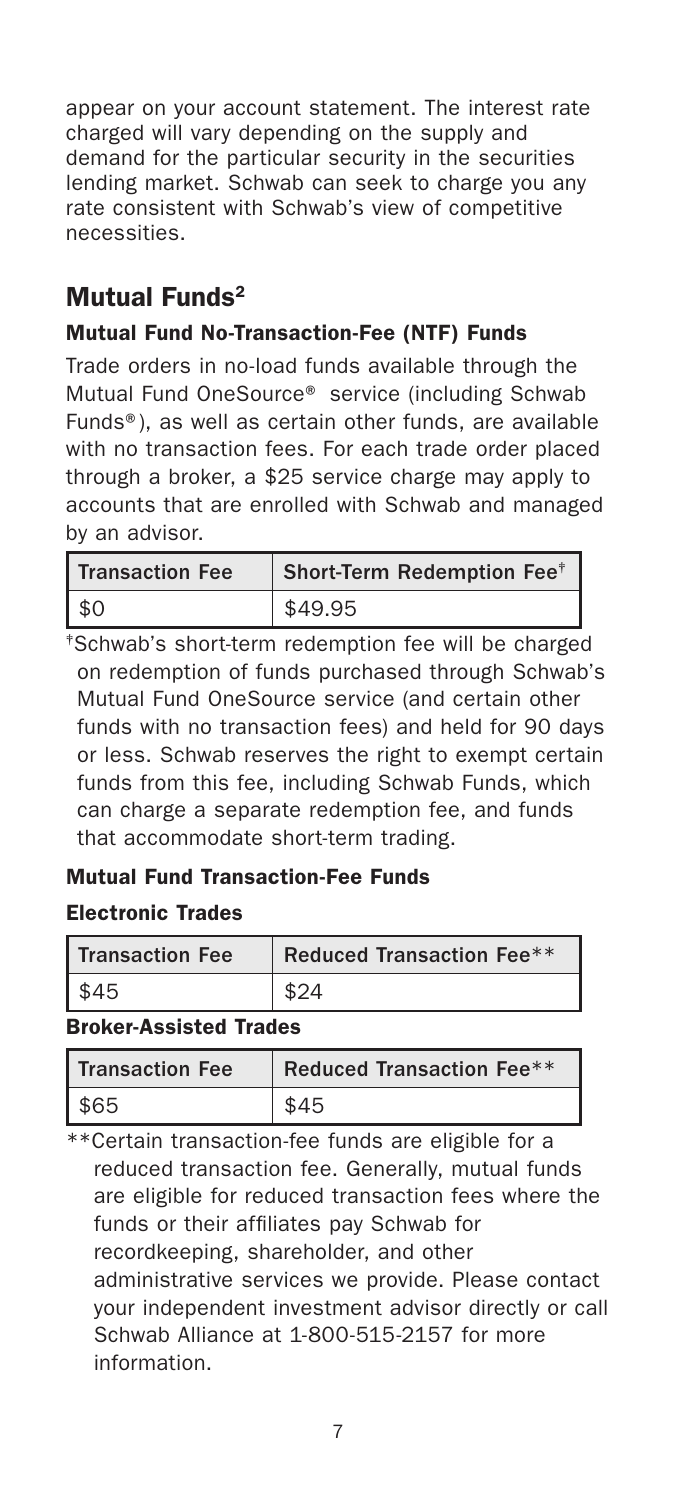Mutual fund interclass exchange transactions will be subject to a transaction fee if the transaction on either side (purchase or redemption) of the interclass exchange involves a transaction-fee fund; the fee will be calculated pursuant to the transaction-fee mutual fund pricing schedule set forth above. If the fund on either side (purchase or redemption) of the interclass exchange is a no-transaction-fee fund, that side of the exchange will not be subject to a transaction fee but can be subject to a \$25 service charge if the interclass exchange transaction was placed through a broker.

### Other Information for All Mutual Fund Transactions

Some funds also charge sales and/or redemption fees. Please read the prospectuses for details. You can buy shares directly from a fund company or its principal underwriter or distributor without paying Schwab's transaction or service charges (except where Schwab is also acting in the capacity of a principal underwriter or distributor with respect to affiliated funds).

# **Options**

#### Electronic Trades

| <b>Executed Contracts</b> | <b>Basic Pricing</b>                            |
|---------------------------|-------------------------------------------------|
| ΑIΙ                       | \$0 base commission.<br>\$0.65 per-contract fee |

#### Broker-Assisted Trades

| Executed Contracts   Basic Pricing |                                                         |
|------------------------------------|---------------------------------------------------------|
| All                                | \$25.00 base commission<br>plus \$0.65 per-contract fee |

Alternative Pricing for each executed trade will not exceed the greater of:

- \$6.25 per contract, or
- $\cdot$  2% of principal, or
- \$43.95 minimum per leg

## Fixed Income Investments<sup>3</sup>

Schwab reserves the right to act as principal on any fixed income transaction, public offering, or securities transaction. When Schwab acts as principal, the bond price includes our transaction fee (outlined below) and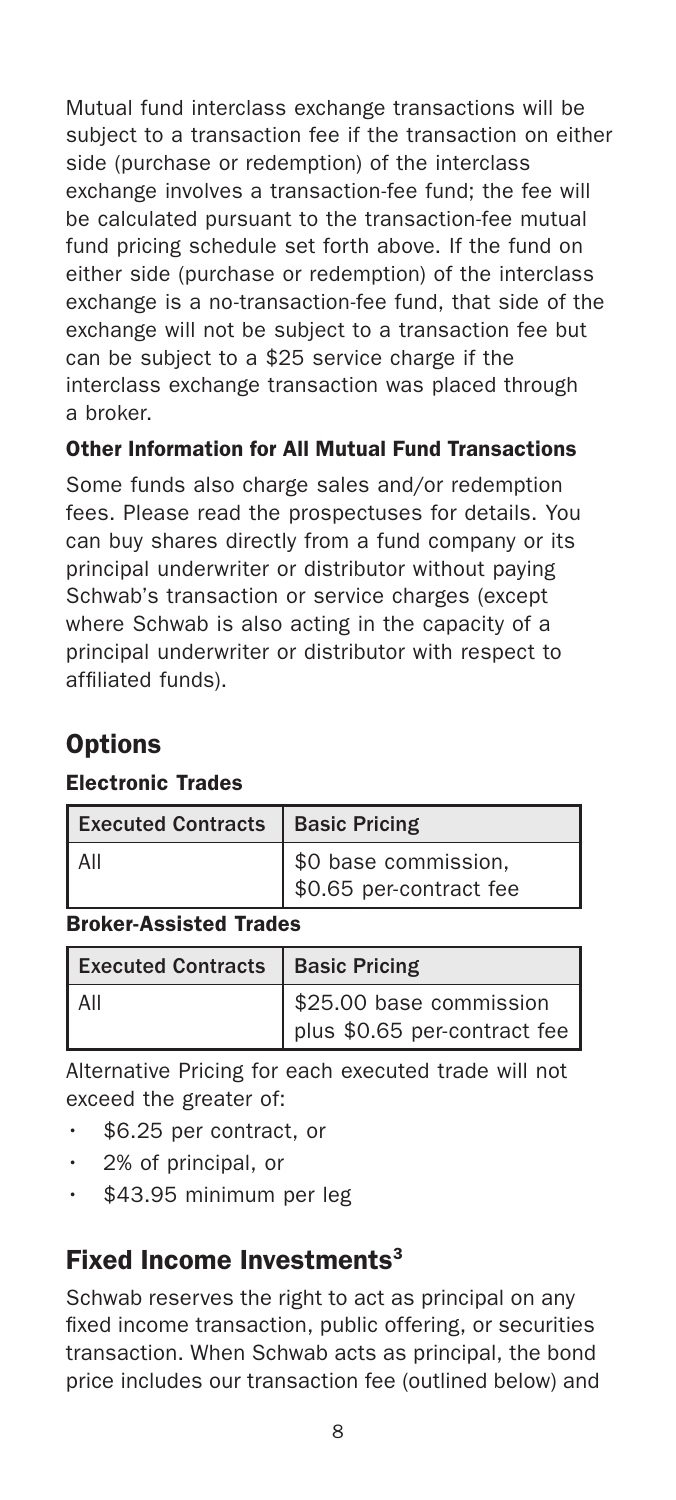can also include a markup that reflects the bid-ask spread and is not subject to a minimum or maximum. When trading as principal, Schwab may also be holding the security in its own account prior to selling it to you and, therefore, may make (or lose) money depending on whether the price of the security has risen or fallen while Schwab has held it. When Schwab acts as agent, a commission will be charged on the transaction.

For accounts (including international accounts) managed by an advisor that are enrolled with Schwab, the following rates apply:

| <b>Product Type</b>                                                                                                                                         | <b>Online Pricing</b>                                     | <b>Broker-Assisted</b><br>Pricing                         |
|-------------------------------------------------------------------------------------------------------------------------------------------------------------|-----------------------------------------------------------|-----------------------------------------------------------|
| Treasuries at<br>auction and<br>secondary<br>Treasuries.<br>including Treasury<br>bonds, Treasury<br>bills, Treasury<br>notes, and TIPS                     | \$0                                                       | \$25                                                      |
| Government<br>agencies, including<br>non-pass-through<br>bonds from FNMA,<br>FHLB, etc.                                                                     | \$0.20 per<br>bond (\$10<br>minimum/<br>\$250<br>maximum) | \$0.24 per<br>bond (\$10<br>minimum/<br>\$275<br>maximum) |
| Other secondary<br>market fixed<br>income trades,<br>including CDs,<br>corporate bonds,<br>municipal bonds,<br>zero-coupon<br>Treasury bonds.<br>and STRIPS | \$1 per bond<br>( \$10<br>minimum/<br>\$250<br>maximum)   | \$1.20 per<br>bond (\$10<br>minimum/<br>\$275<br>maximum) |
| New issues,<br>including<br>certificates of<br>deposit <sup>4</sup>                                                                                         | the original offering price.                              | Selling concession is included in                         |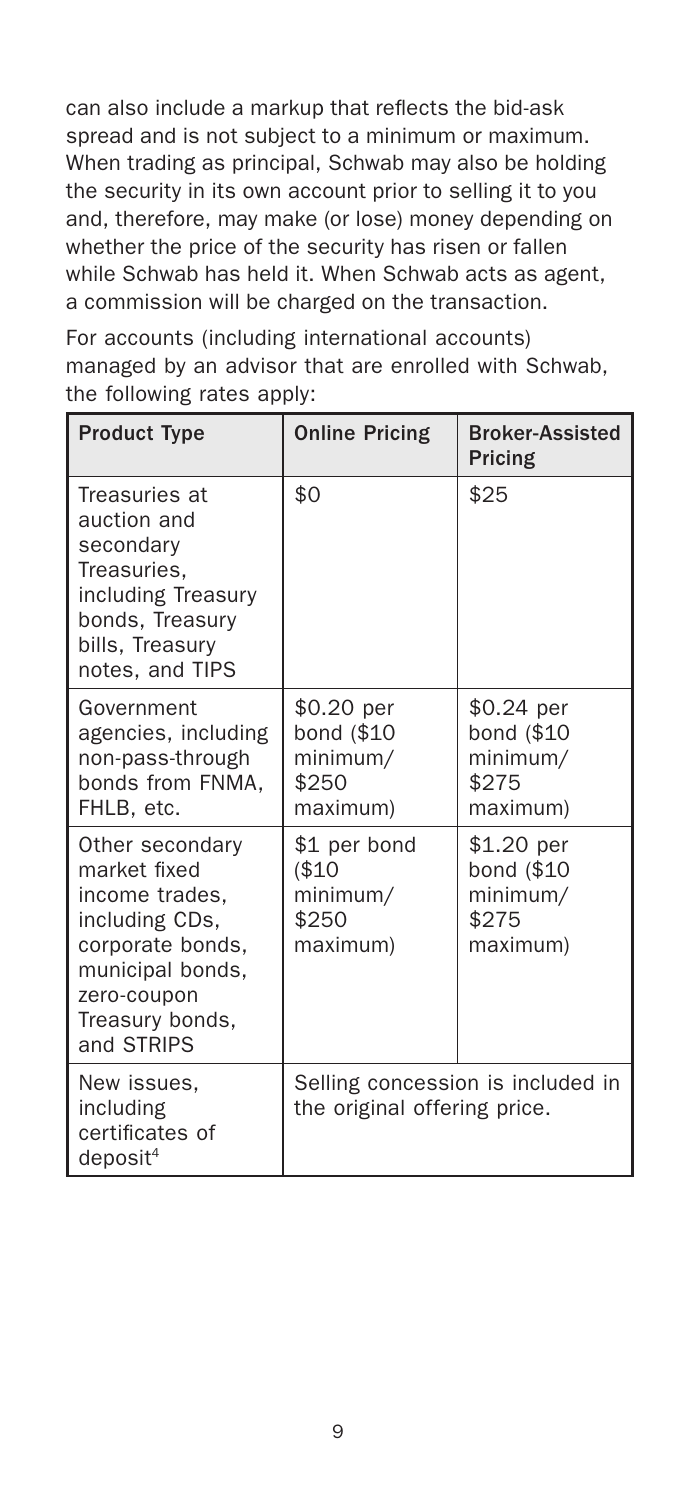| Commercial Paper,<br>Foreign Bonds,<br>Asset-Backed<br>Securities.<br>Mortgage-Backed<br>Securities.<br>Collateralized<br>Mortgage<br>Obligations, and<br>Unit Investment<br>Trusts | These are specialty products-<br>please call us for information.              |
|-------------------------------------------------------------------------------------------------------------------------------------------------------------------------------------|-------------------------------------------------------------------------------|
| Preferred equity or<br>debt or RFITs                                                                                                                                                | Stock commissions and<br>minimums apply for secondary<br>market transactions. |

Trades placed through a Schwab Alliance or Schwab Investor Services representative will be charged an additional \$25 broker-assisted fee and will be subject to a \$35 minimum and a \$275 maximum. Trades for new issues placed through a broker are not subject to these premiums.

Note: Our commissions and markups can be slightly less than our published schedule shown above due to rounding.

Alternative Pricing minimums will not exceed \$60.

Large Transactions Contact a Schwab Bond Specialist or your advisor for orders of more than 250 bonds. These orders can be eligible for special handling and/or pricing.

### Fixed Income Directed Trades

A Directed Trade occurs when an advisor is shown a bid or offer by a broker-dealer other than Schwab and subsequently requests that Schwab execute the trade with the contra broker-dealer for a designated Schwab account. Schwab will confirm the transaction with the contra broker-dealer and send a trade confirmation to the client. The fee for a Directed Trade is \$50 per trade or trade allocation.

### Prime Brokerage, Trade-Away, and Step-In Trades

Prime Brokerage, Trade-Away, and Step-In trades are designed to give you and your advisor the ability to execute trades using assets held in your Account(s) at broker-dealers other than Schwab, known as "Executing Brokers." Schwab charges \$25 per trade allocation for Prime Brokerage, Trade-Away, and Step-In trades.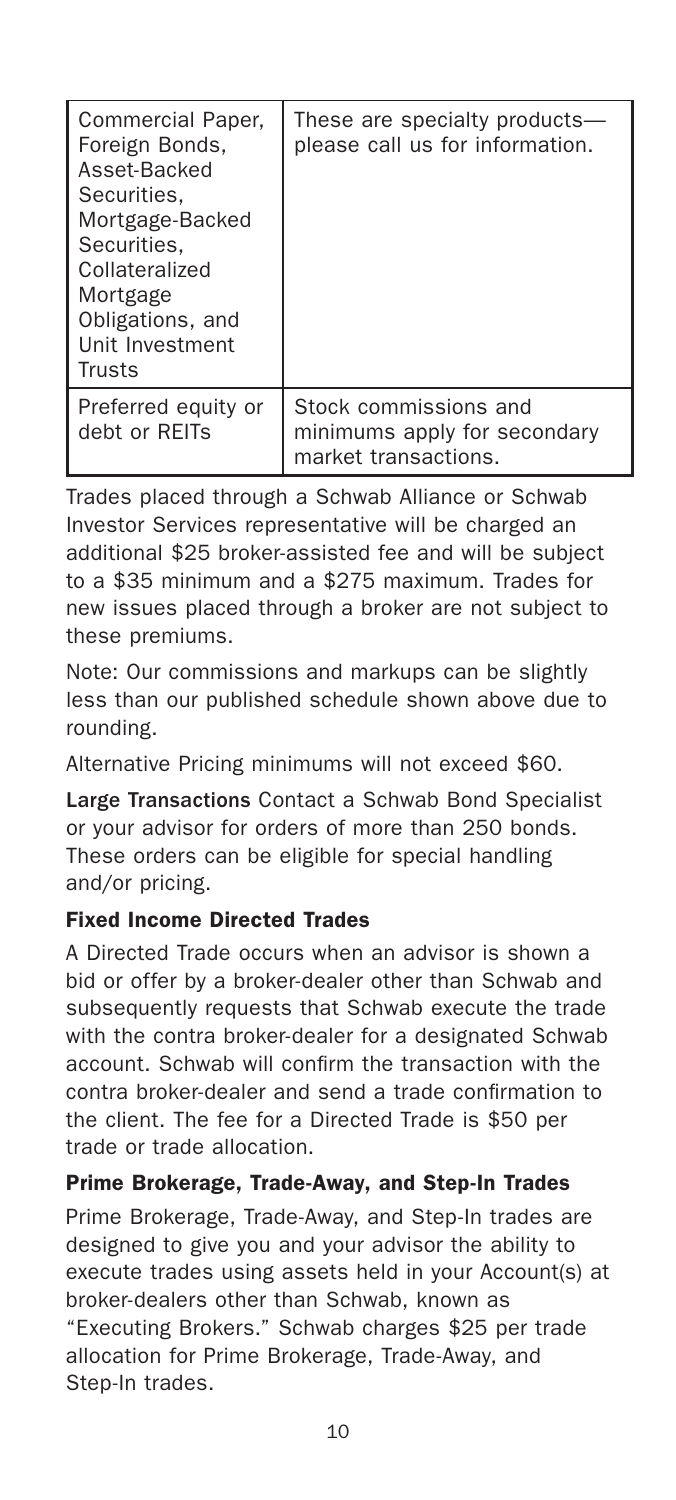Note: There can be other fees charged by the Executing Broker.

# Service Fees

### Exchange Process Fee

This is a fee Schwab charges to offset fees imposed on us by national securities and self-regulatory organizations or by U.S. option exchanges.

The Securities and Exchange Commission (SEC) assesses transaction fees on national securities exchanges and self-regulatory organizations based on the aggregate dollar amount of the sales of certain securities. The SEC recalculates the amount of this fee periodically—at least once per year, but sometimes more often.

National securities exchanges and self-regulatory organizations offset the transaction fees by charging their member broker-dealers such as Schwab, and we, in turn, offset this fee by charging you an Exchange Process Fee for covered transactions.

U.S. option exchanges charge Schwab and other broker-dealers per-contract fees for purchases and sales of exchange-listed options. The exchanges may charge these fees even on transactions executed on other exchanges, which can result in multiple fees being imposed on Schwab for a single transaction. Any Exchange Process Fee that appears on your trade confirmation for a sale of an exchange-listed option will combine the offsets for the fees charged both by the U.S. option exchanges and by the national securities and self-regulatory organizations.

Schwab's Exchange Process Fee will rise or fall periodically depending upon the rates set by the SEC or by the U.S. option exchanges, as applicable.

### Exchange Process Fee for American Depositary Receipts (ADRs)

This is a fee Schwab charges to offset fees imposed on us by executing brokers. It is associated with transaction taxes assessed by certain governments as a percentage of the purchase amount on certain securities, and the rate is subject to change. The fee will appear as an "Exchange Process Fee" on your trade confirmation.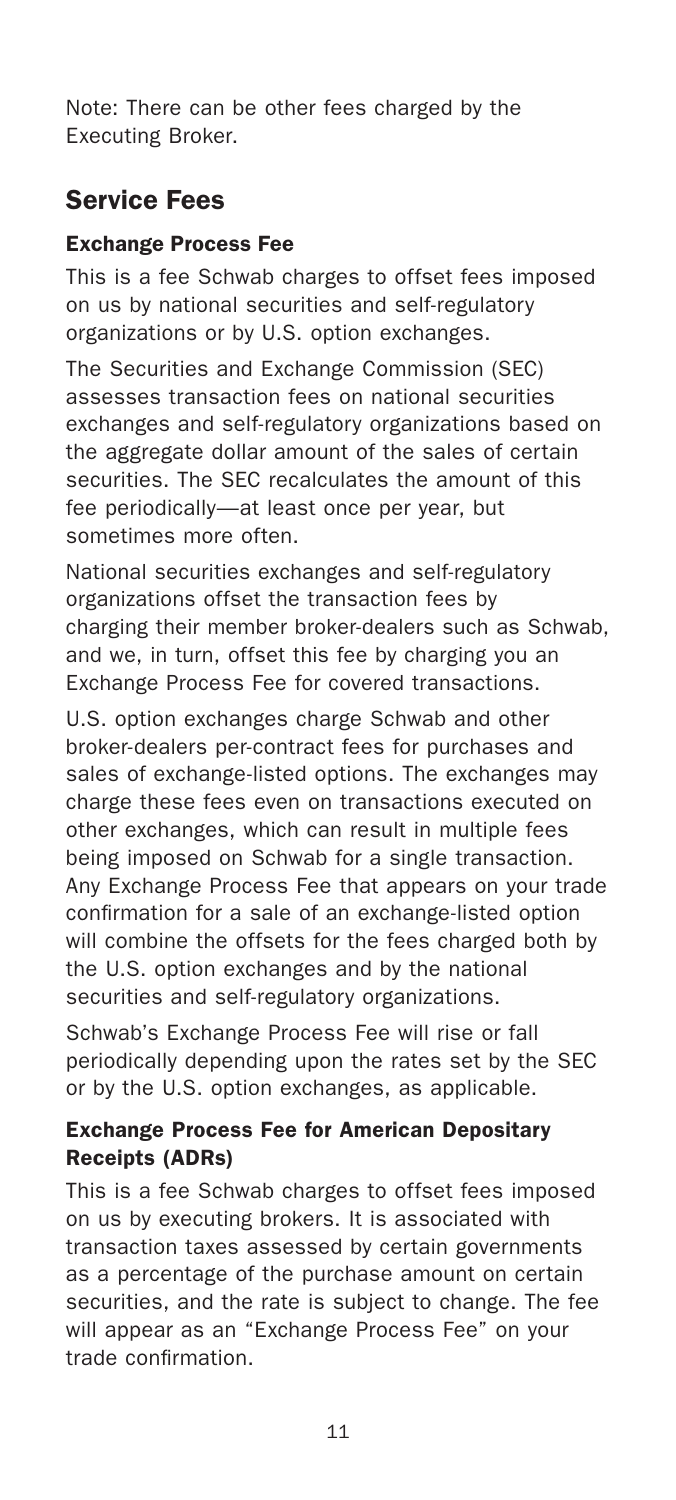### American Depositary Receipt (ADR) Pass-Through Fees

Banks that custody ADRs ("ADR agents") are permitted to charge ADR holders fees. An ADR agent is authorized under its agreement with the issuer to impose a fee on holders of the issue. Fees collected from Schwab by the Depository Trust Company (DTC) for an ADR will be automatically passed through to those ADR holders. They will be deducted from your Schwab Account(s) and shown on your statement(s) as "ADR Pass-Thru Fee." Amounts and timing differ by ADR.

#### Account Activity Fees

| Fee                                                                                                                                                   | Amount                                                                       |
|-------------------------------------------------------------------------------------------------------------------------------------------------------|------------------------------------------------------------------------------|
| Order out of physical<br>certificates (for all U.S.<br>and some Canadian<br>securities) if held in<br>physical certificate form<br>prior to order out | \$100 per certificate.<br>Additional charges can<br>apply for rush requests. |
| Order out of certificates<br>(for foreign securities):<br>Physical certificates                                                                       | Variable fee (based on<br>the location of the<br>transfer agent)             |
| Security reorganization:<br>Voluntary, mandatory,<br>and post-effective                                                                               | \$0                                                                          |
| Full transfer (out) of<br>assets                                                                                                                      | \$50 per account                                                             |
| Transfer of title for<br>certificates <sup>5</sup>                                                                                                    | \$25 per position                                                            |

#### Cashiering Fees

| Fee                                   | Amount                                                                   |
|---------------------------------------|--------------------------------------------------------------------------|
| Check order fee                       | No charge for standard<br>checks                                         |
| Overnight fee                         | \$8.50                                                                   |
| Nonsufficient funds/<br>returned item | \$25 per item                                                            |
| Wire transfer (outgoing) <sup>6</sup> | \$25 per transfer; \$15<br>per transfer if electronic<br>channel is used |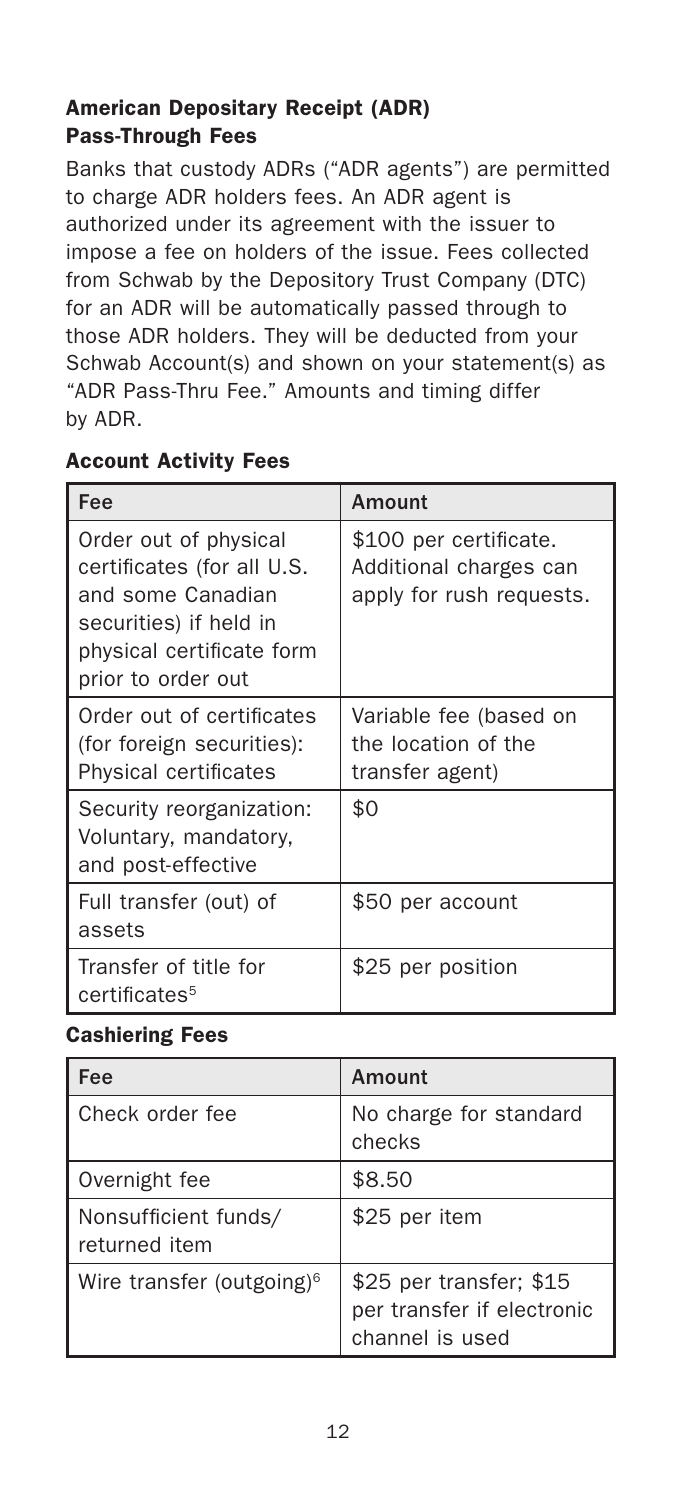### Custody Fees for Non-Publicly Traded Securities

| <b>Description</b>      | <b>Amount</b>        |
|-------------------------|----------------------|
| Annual custody fee for  | \$250 per position   |
| Non-Publicly Traded     | Maximum of \$500 per |
| Securities <sup>7</sup> | account              |

# Accounts of Your Household Explanation

"Accounts of Your Household" are accounts that have been linked in accordance with Schwab's householding guidelines. Schwab makes a reasonable effort to automatically link qualified accounts of persons with the same last name at the same home address, including accounts held at certain Schwab affiliates.

Schwab aggregates the balances and activities of Accounts of Your Household to determine the following for brokerage accounts: commission rates, whether those accounts may qualify for certain fee waivers, and whether those accounts may qualify for certain benefits or features ("Household Calculations").

Schwab may consider other accounts to be in your household upon your request if account holders are in the same family, if there is a dependent relationship, or in certain other similar instances at Schwab's discretion. You are responsible for identifying accounts that should be linked for purposes of determining Accounts of Your Household and Household Calculations. For example, if you or other members of your family who reside at your home address have a different last name (including a spouse, if applicable), you need to contact Schwab to request that we combine your accounts for purposes of Household Calculations. If an account is added to Accounts of Your Household, any impact on Household Calculations may not take effect until the following quarter.

### Rules Applicable to Fiduciary Accounts

IRA, Custodial, and certain Trust accounts that meet Schwab's householding guidelines generally will be included in Household Calculations. If you have an IRA, Custodial, or Trust account and you are acting in a fiduciary capacity, it is your responsibility and not Schwab's to consider whether it is appropriate to consider the balances and activities of that account in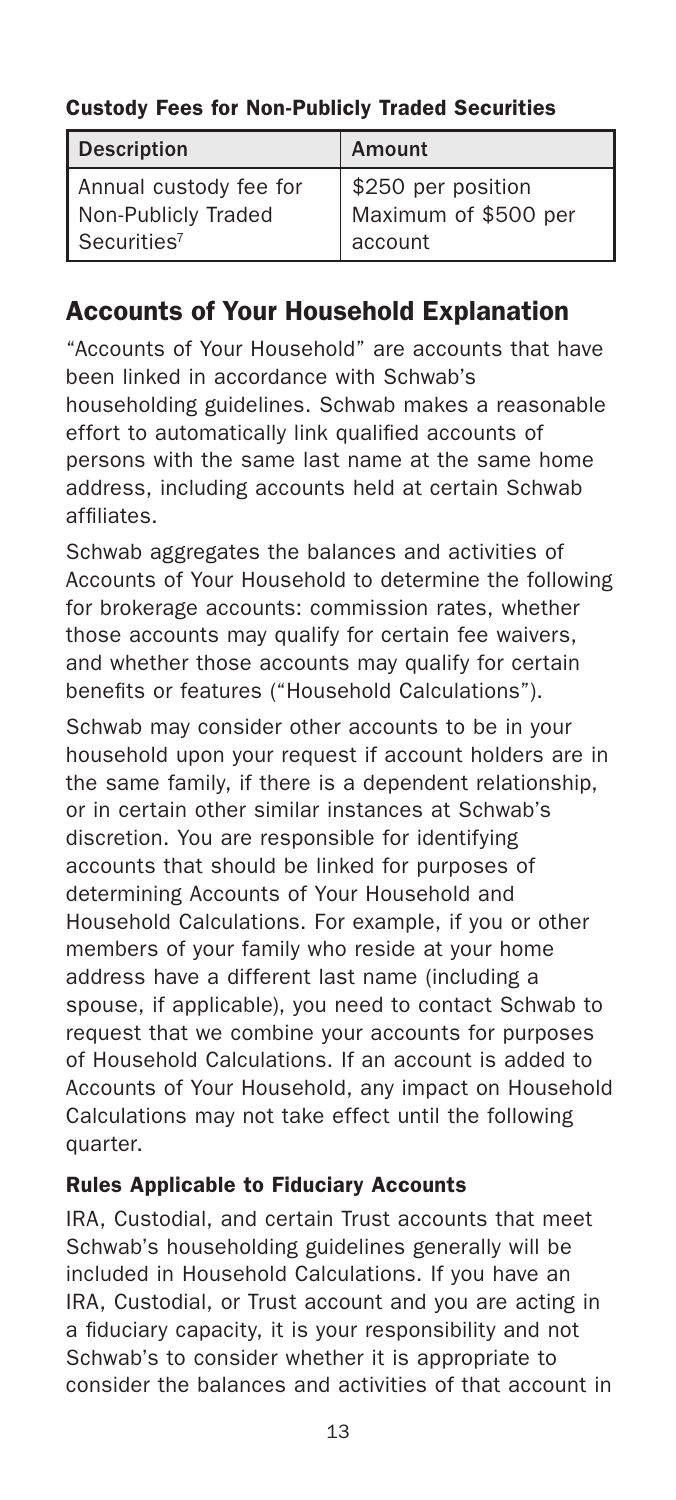Household Calculations, which could benefit the fiduciary account and/or other Accounts of Your Household. You must contact Schwab to request that the balances and activities of your fiduciary account not be included in Household Calculations if you determine that it is not appropriate. If you have a 403(b)(7), Company Retirement Account (CRA), Qualified Retirement Plan (QRP), or Keogh account (collectively, "Retirement Plan Account"), it is not included in Household Calculations. However, for certain services, the account holder of the Retirement Plan Account acting as fiduciary may elect to include the Retirement Plan Account in Household Calculations by providing Schwab with written instructions to do so. Please contact your advisor for the required form.

## Schwab Sales Compensation Disclosure

Schwab offers investment products and services to you through your advisor. Schwab sales representatives may communicate the availability of these products and services to your advisor and/or negotiate associated pricing for your Account(s) with your advisor. These representatives also can receive incentive compensation from Schwab based on factors that include revenue generated on assets of your advisor's clients at Schwab, and from time to time receive incentive compensation related to specific types of investment products in which your advisor's client assets are invested. Schwab's offer of these products and services is part of its brokerage service and is not investment advice. The management of your Account(s), including the determination of your investment objectives, financial position, and investments for your Account(s), is between you and your advisor, and not Schwab.

### Inquiries or Questions

Please contact your independent investment advisor directly, or call Schwab Alliance at 1-800-515-2157. International account holders, please call

1-877-714-5308, or contact your advisor for further information.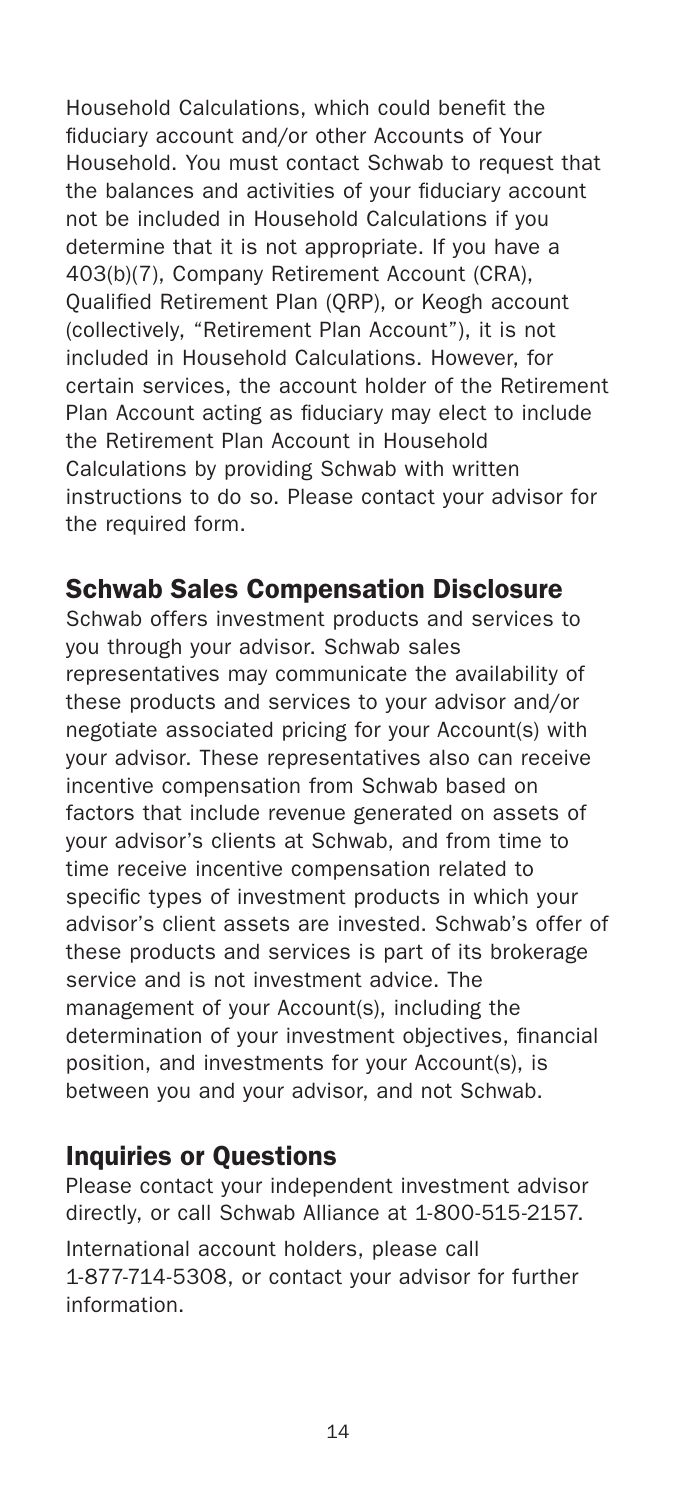#### Endnotes

- 1Excluding mutual funds, commissionable trades that execute over more than one day will be charged a separate commission for each additional day; each separate commission will apply to the portion of the trade executed on the corresponding additional day. Electronic orders where price or quantity is changed by the client and as a result execute over multiple trades on the same day are each charged a separate commission.
- 2For exchange-traded funds, refer to the stock schedule. For offshore funds (for non-U.S. persons), visit www.schwab-global.com or call Schwab International Services for details: 1-877-686-1937 (inside the U.S.), +1-415-667-8400 (outside the U.S.).
- 3For fixed income trades placed through one of Schwab's electronic channels, discounts may apply.
- 4Schwab receives a fee from the depository institution.
- 5Formerly estate processing fee—reregistering securities held in certificate form.
- 6Wire transfers using electronic channels include only those initiated on www.schwaballiance.com or on Schwab Mobile, and those initiated by your investment advisor on www.schwabadvisorcenter.com through the Move Money tool. Wire transfer fees can be avoided by using certain automated services, such as Schwab MoneyLink®, or by using Schwab One® checkwriting services.
- 7Custody fees for Non-Publicly Traded Securities are billed annually in arrears. Certain Non-Publicly Traded Securities may be exempt from certain fees. Non-Publicly Traded Securities include (list is subject to change and not exhaustive): promissory notes; church bonds; limited partnerships; private limited partnerships; limited liability companies; private common, preferred, and convertible preferred stock; private bonds; private warrants; private placements; and private REITs.